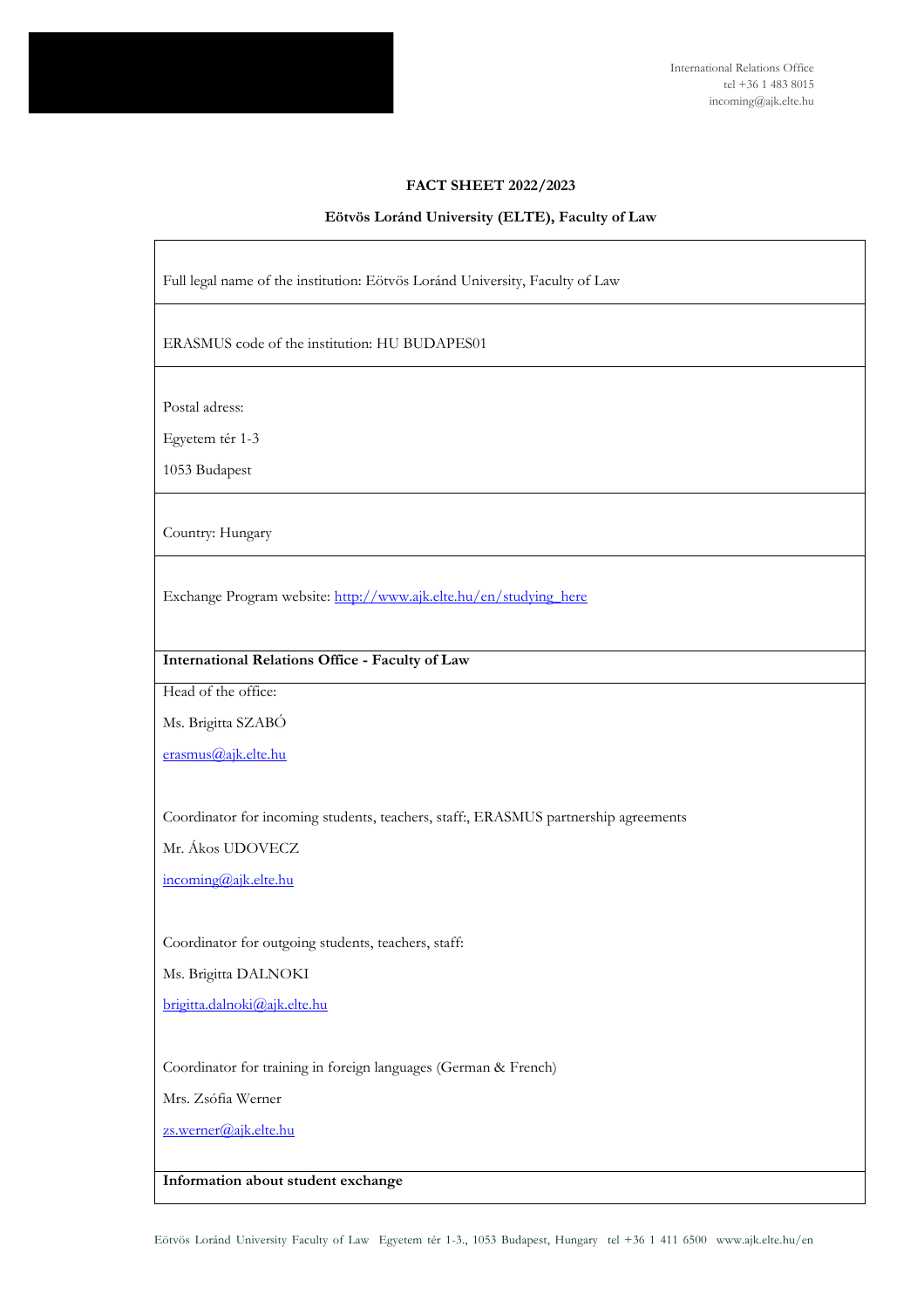# ELTE<sub>@</sub>A Κ ÁLLAM- ÉS JOGTUDOMÁNYI KAR

## **ACADEMIC CALENDAR 2022/23**\_\_\_\_\_\_\_\_\_\_\_\_\_\_\_\_\_\_\_\_\_\_\_\_\_\_\_\_\_\_\_\_\_\_\_

| <b>AUTUMN SEMESTER</b>       | 29 August 2022 – 27 January 2023                               |
|------------------------------|----------------------------------------------------------------|
| Registration                 | $29 - 30$ August 2022                                          |
| Orientation week             | 29 August - 02 September 2022                                  |
| Classes for foreign students | 12 September - 10 December 2021                                |
| Autumn holiday               | 31 October $-06$ November (teaching resumes on<br>07 November) |
| Exam period                  | 12 December 2022 - 27 January 2023                             |
|                              |                                                                |
| <b>SPRING SEMESTER</b>       | 30 January - 30 June 2023                                      |
| Registration                 | 30 January 2023                                                |
| Orientation week             | 31 January- 03 February 2023                                   |
| Classes for foreign students | 13 February - 13 May 2023                                      |
| Spring holiday               | 05 - 11 April (teaching resumes on 12 April)                   |
| Exam period                  | 15 May - 30 June 2023                                          |

# **PUBLIC AND UNIVERSITY HOLIDAYS**\_\_\_\_\_\_\_\_\_\_\_\_\_\_\_\_\_\_\_\_\_\_\_\_\_\_\_\_\_\_\_\_\_\_\_\_

| 20 September 2022 (Tuesday)             | UNESCO University Sports day                   |
|-----------------------------------------|------------------------------------------------|
| 23 October 2022 (Sunday)                | Anniversary of the 1956 Revolution against the |
|                                         | Communist regime, celebrated by candlelight    |
|                                         | processions countrywide and centrally staged   |
|                                         |                                                |
|                                         | public commemorations.                         |
| 01 November 2021 (Tuesday)              | All Saints' Day                                |
|                                         |                                                |
| 24-26 December 2022 (Saturday - Monday) | Christmas                                      |
|                                         |                                                |
| 01 January 2023 (Sunday)                | New Year's day                                 |
|                                         |                                                |
| 15 March 2023 (Wednesday)               | Central commemoration events in memory of the  |
|                                         | 1848 revolution and the war of independence    |
| 07 April 2023 (Friday)                  | Good Friday                                    |
|                                         |                                                |
| 10 April 2023 (Monday)                  | Easter Monday                                  |
|                                         |                                                |
| 01 May 2023 (Monday)                    | Labour Day                                     |
| 05 May 2023 (Friday)                    | Pazmany day - university holiday for students  |
| 29 May 2023 (Monday)                    | Whit Monday/Pentecost                          |
|                                         |                                                |

# **Credits per semester/ Transfer of credits:**

The regulations of the home university must be followed.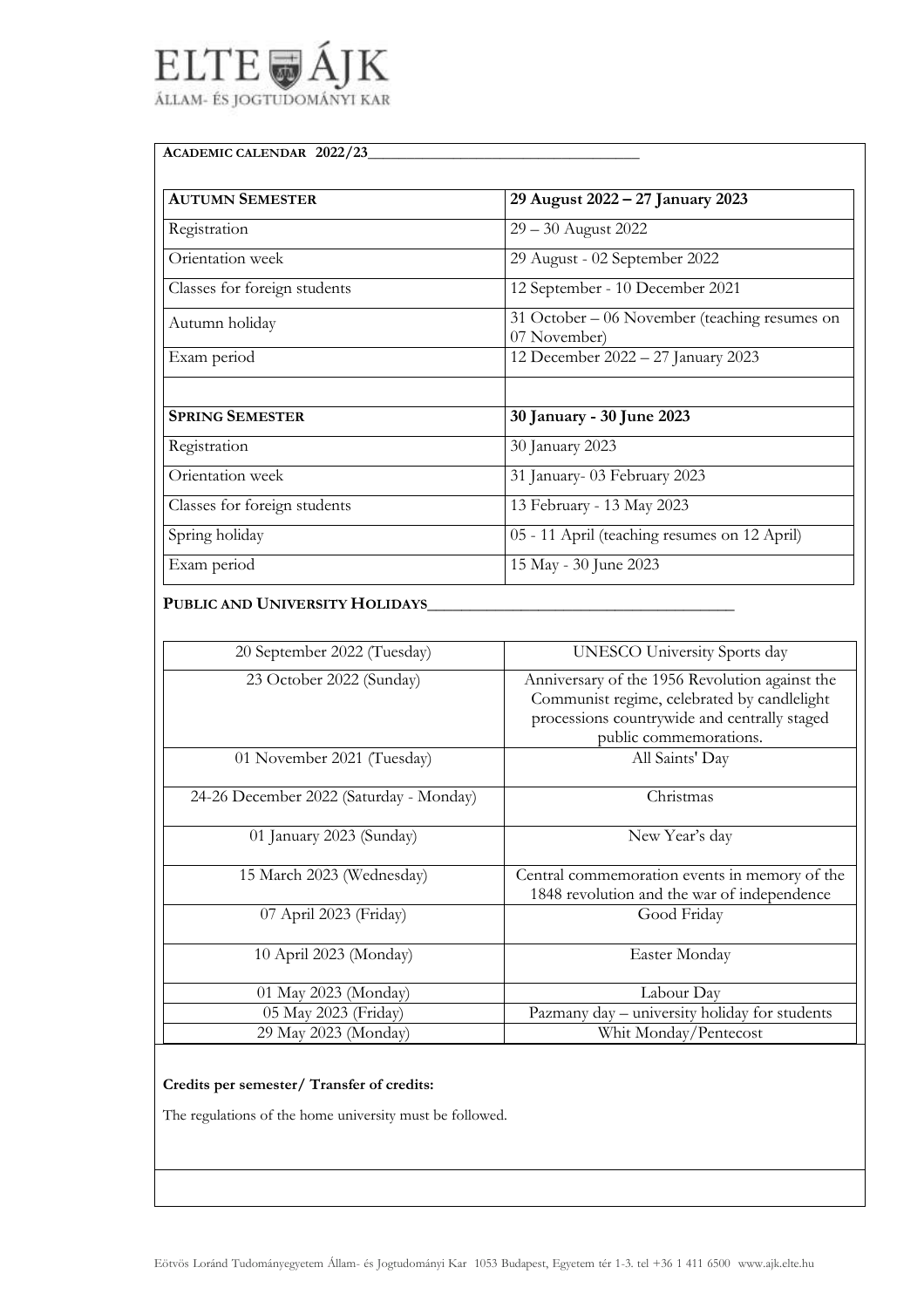

**Language requirements:** Minimum B2 English language exam.

**Language of instruction:** English, German, French, Italian

#### **Academic requirements for admission to the exchange program:**

4 completed semesters at home university.

#### **Offered courses:**

[http://www.ajk.elte.hu/en/studying\\_here/courses\\_foreign](http://www.ajk.elte.hu/en/studying_here/courses_foreign)

Official course lists are announced only a few weeks before the start of the actual semesters in the website.

Until than the current semesters' course list can be used for course selection as most autumn semester courses are repeated in the following autumn and spring semester courses are repeated in the following spring.

**Research focus:** Law and Political Sciences

**Students' nomination deadline**: 10 May (for fall semester) – 10 November (for spring saemester)

**Student application deadline**: 30 May (for fall semester) – 30 November (for spring saemester)

#### **Personal enrollment/registration:**

First Online until the student application deadline and then personally, on the given registration days.

More information after application.

[https://www.ajk.elte.hu/en/studying\\_here/registration](https://www.ajk.elte.hu/en/studying_here/registration)

#### **Mandatory course load for exchange students:**

The regulations of the home university must be followed. Minimum four courses are recommended to be followed.

The maximum number of courses per semester is eight.

**Housing**

On- campus housing

ELTE Student Dormitories: <https://www.elte.hu/en/housing>

<https://www.elte.hu/en/student-residence-halls>

Limited places!